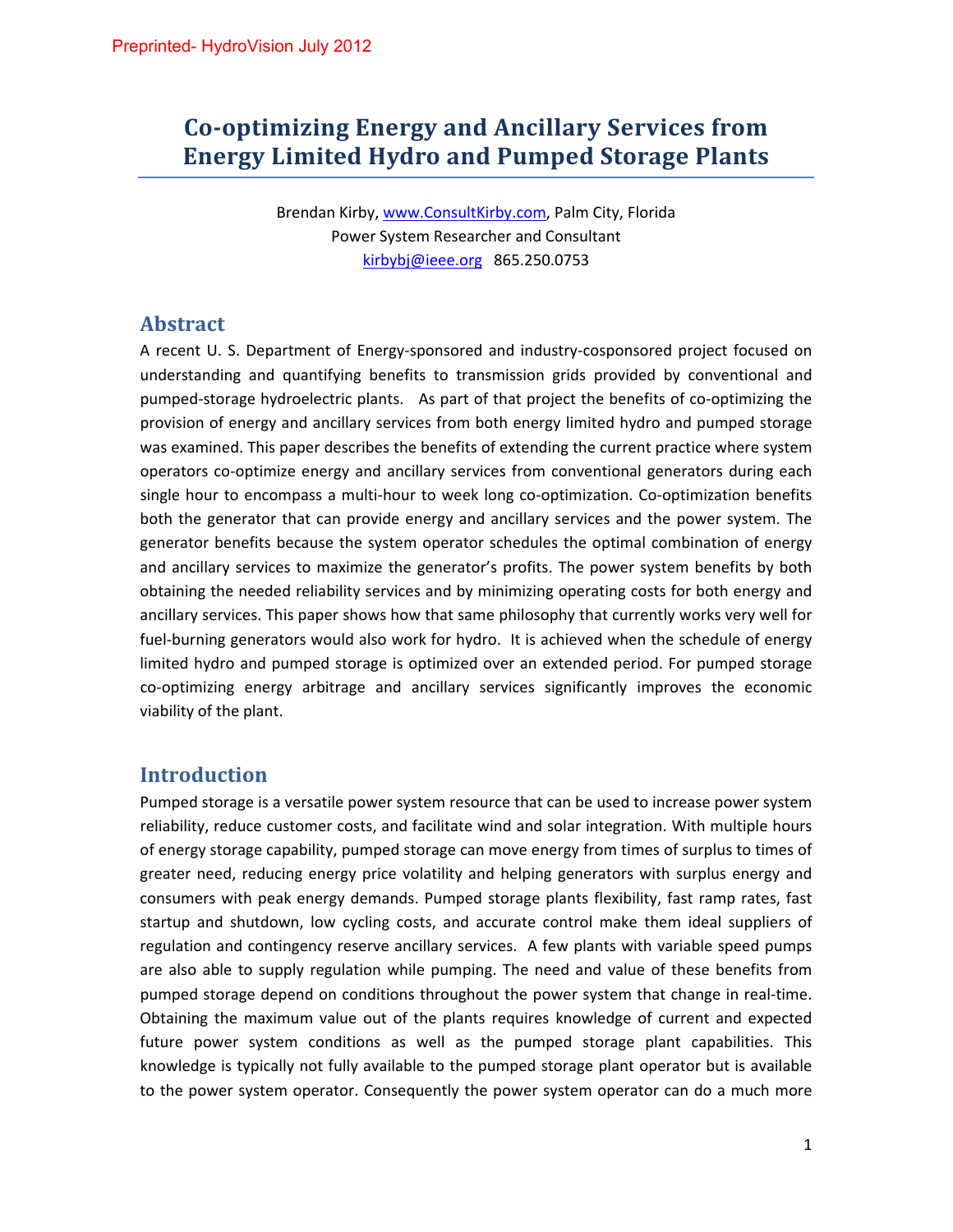effective job of scheduling pumped storage resources than can the pumped storage plant operator.

Unfortunately power system operators, especially in areas with electricity markets, are currently prohibited from fully scheduling pumped storage plants because this might be considered to be commercial participation in the energy markets. Instead, the pumped storage operator must guess at when the plant's energy and ancillary service capabilities will be of greatest value based on much less information than is available to the power system operator. This underutilizes a valuable resource and hurts the pumped storage plant and power system customers in general.

Allowing the power system operator to schedule pumped storage is conceptually no different than allowing the power system operator to co-optimize energy and ancillary service provision from conventional generators. In both cases the generator operator tells the power system operator the generator's capabilities and costs and the power system operator determines the best use of the facility. An operator of a conventional generator provides information on production cost versus generation level, minimum and maximum output, ramp rate capability, regulation range, and often startup costs and times. The system operator determines what combination of energy and ancillary services the generator should supply each hour to both maximize the generator's profit and to minimize total power system costs. This co-optimization of energy and ancillary services is performed by the system operator at each of the ISOs and RTOs.<sup>1</sup> Co-optimization could be extended to include pumped storage pumping as well as generation. The only real difference from today's operation is that the system operator might have to forecast net energy needs somewhat further into the future than is required for the current day‐ahead markets, depending on the energy storage capacity of the pumped storage plant. While this is a difference, the power system operator is certainly in a better position to forecast system requirements than is the pumped storage plant operator.

This paper initially discusses the differences between conventional generators and storage resources for simplified energy scheduling to illustrate the importance of forecasting and the system operator's role. It then discusses the compounding impact of ancillary services and their importance for power system reliability, wind integration, and storage viability. Most of the discussion specifically addresses pumped storage plants. The concepts apply equally to energy limited hydro with water behind the dam and flexibility to schedule generation.

### **Scheduling Energy Production**

Electric power systems schedule generation to minimize total production costs by selecting the lowest cost generation first and adding increasingly more expensive generation until the load is met. This is done through marginal-cost-based economic dispatch in vertically integrated utilities and through cost‐based‐bids in market regions. The scheduling results are essentially the same. Scheduling intervals are typically one hour for day‐ahead and hour‐ahead schedules and five minutes for real-time scheduling. Generator operators simply present the generators'

 $1$  SPP does not currently operate an ancillary service market but is expected to do so by 2014.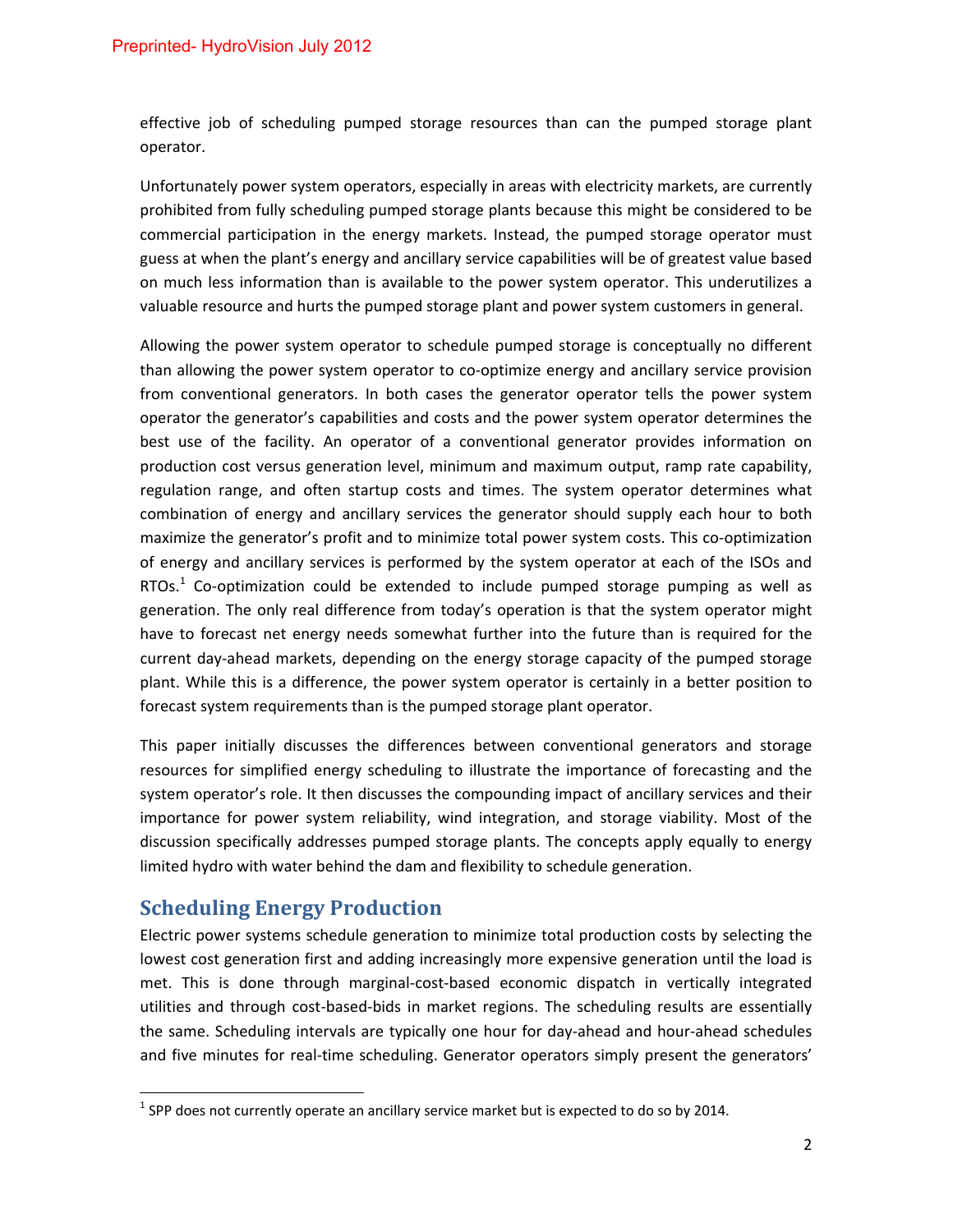production costs (\$/MWH) and capabilities (MW and MW/minute) to the system operator and the system operator schedules the generation. The left side of Figure 1 shows the scheduling of a fuel-burning resource with a \$35/MWH production cost in red. The unit is operated whenever the system marginal cost or market clearing price exceeds \$35/MWH: from 8:00 to 21:00 on the first day of this example.<sup>2</sup> While startup times, minimum run times, minimum off times, and ramp rates must be respected, each scheduling interval can be treated essentially independently when determining if a specific generator is selected to operate. More importantly for our discussion, the generator operator can submit the same bid information each interval without having to forecast what the power system requirements or resulting prices will be. The only factors influencing the generator operator's bid concern changes in the generator's capabilities (equipment outage, for example) or costs (changed fuel price, for example).



Figure 1 System operators schedule conventional (left) and renewable (right) generators based on cost-based bids **and system energy prices.**

Operators of wind and solar plants similarly only consider factors associated with their own plants in structuring their energy market offers, as shown by the right hand side of Figure 1. A wind or solar plant may be required to provide production forecast information, and the plant capability will typically vary from scheduling interval to scheduling interval as the wind and sunlight vary, but the plant will typically offer its full available output at zero or negative cost every interval.<sup>3</sup> Again the plant operator does not need to forecast power system needs or prices when structuring their energy offer. The renewable generator's full available output will be scheduled every interval, because of the low price, unless there is transmission congestion or another reliability‐based constraint.

A hydro facility with a reservoir and more generating capacity than stream inflow is in a very different energy market position if the power system operator can't optimize the generation schedule. Consider a 100 MW hydro generator with six hours of reservoir storage and a river that continuously delivers enough water to support 25 MW of generation.<sup>4</sup> The plant could generate 25 MW around the clock but it would be better for both the power system and the

 $2$  Unit minimum run times, minimum off times etc. are respected in both actual markets and vertically integrated utilities but are ignored here for simplicity.<br><sup>3</sup> Offers will be negative if the plant receives either a production tax credit or renewable energy credits.<br><sup>4</sup> This simple example ignores changing hydro plant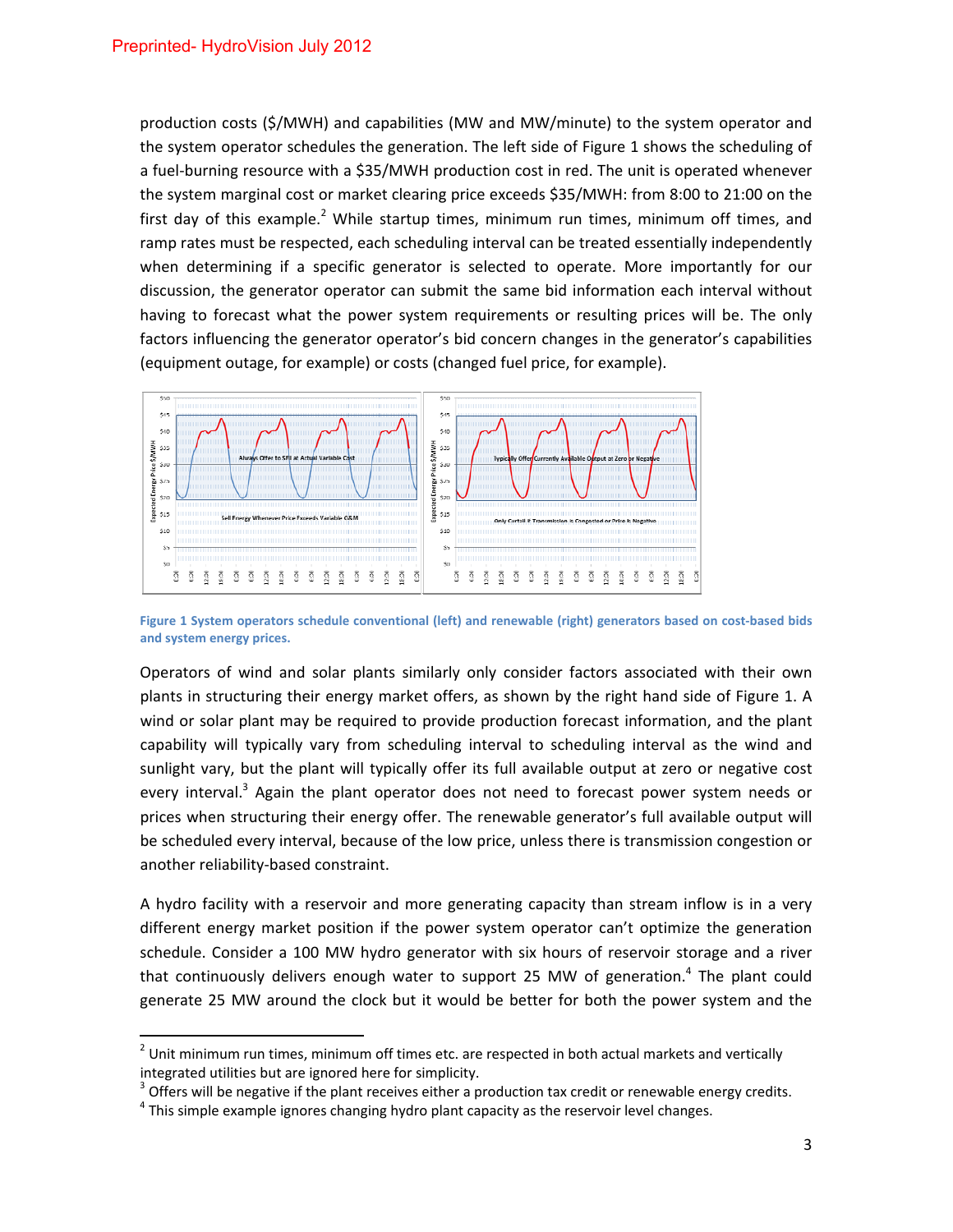hydro generator if the plant generated 100 MW for the six hours of greatest power system demand and highest energy prices. The power system operator has load forecasts and generation schedules to forecast which six of the next twenty four hours will have the greatest need and highest price but the hydro plant operator does not.



Figure 2 Energy limited hydro must bias its offer up or down from its guess of expected system energy prices to try **to maximizes value.**

If the hydro plant operator offers the plant capability (100 MW) at the plant marginal cost (\$0/MWH), like a conventional generator or a renewable generator, the plant will be scheduled at full output until the energy runs out (0:00 to 6:00). This is not desirable. Instead, the hydro plant operator must forecast the expected power system demand and the expected hourly energy prices and offer to generate at a price that will result in exactly six hours of operation: \$40/MWH for the example shown in Figure 2. Offering at a lower price (\$35/MWH, for example) would result in the hydro plant running earlier in the day (8:00 to 14:00) and missing the most valuable hours (16:00 to 22:00). Offering at a higher price (\$42/MWH, for example) would result in the plant operating for two hours instead of six. Because the hydro plant operator will not be able to predict the prices perfectly she will likely predict the hours of preferred operation instead, which are typically easier to forecast. She could then bias the price offer up ahead of the expected 16:00 best start time and down from 16:00 through 22:00 to assure that the plant utilizes all of the available water. This bidding strategy is better than offering the plant at its marginal cost starting at midnight and better than trying to forecast the exact price that would result in exactly six hours of operation but it is still far from ideal. Specifically, it does not allow the plant to be optimally rescheduled to be best used if power system conditions change and the limited energy would be most valuable at another time.

Pumped storage plants have an even more complex scheduling problem than energy‐limited hydro as shown in Figure 3. Low prices, or at least the times of lowest prices, as well as high must be forecast so that both pumping and generating can be optimized. In this example the pumped storage operator might schedule pumping (purchasing power) from 01:00 to 0:400, the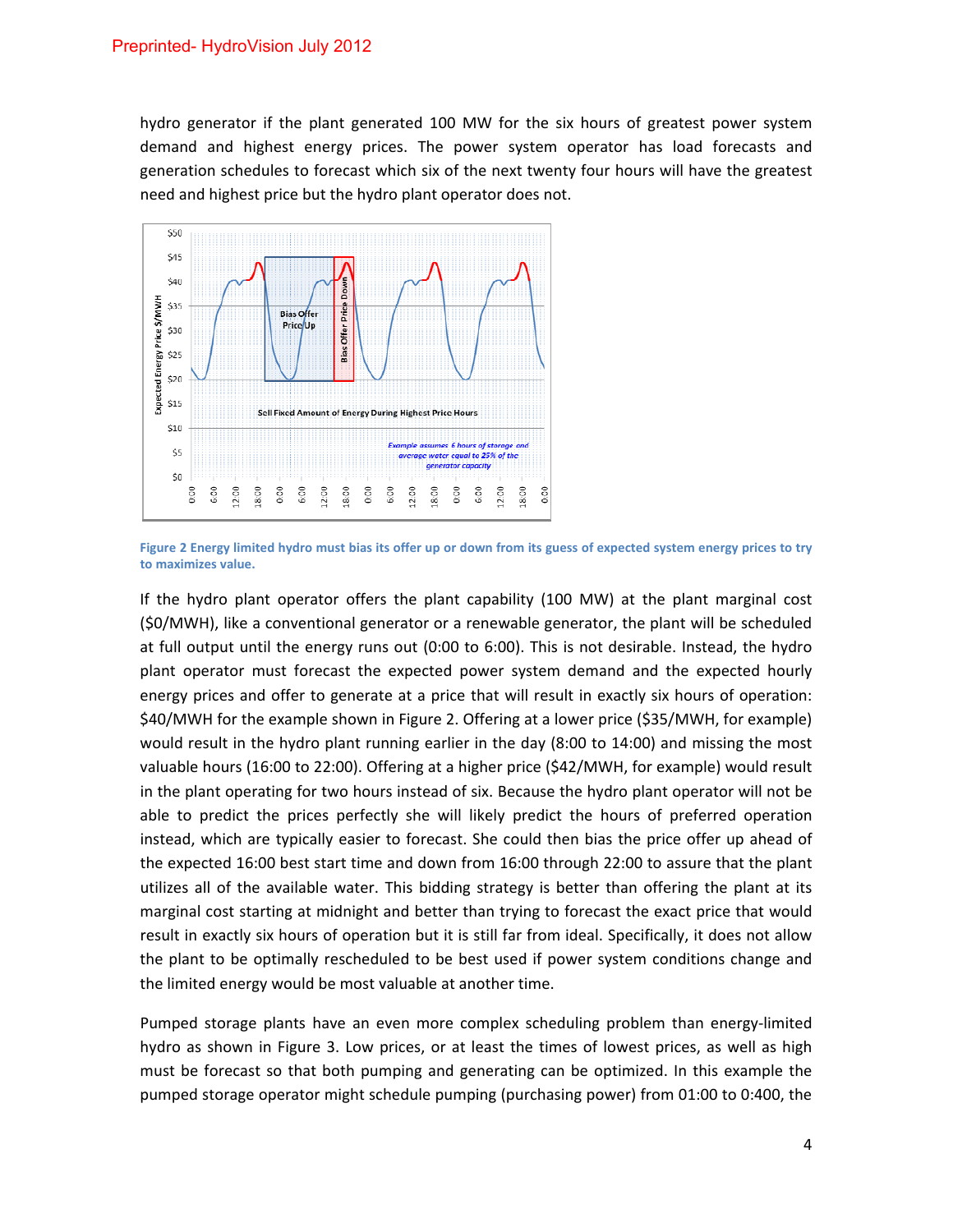hours when energy is expected to be lowest cost. As with energy limited hydro, the pumped storage operator must structure the generation offer to try to generate during the times of greatest system need and highest energy price. An additional constraint is that the marginal production cost is not zero, as it is for the hydro plant. Instead it is the cost of purchased energy divided by the roundtrip plant efficiency. Still, that is a minimum price and the pumped storage plant operator must bias up the generation offer price to try and force the plant to generate during the most valuable hours, not just the first hours the price exceeds the minimum.



**Figure 3 A pumped storage plant must guess at both the high and low energy prices.**



**Figure 4 CAISO 2011 average energy and ancillary service prices vs time of day.**

Note that in both the energy limited hydro case and the pumped storage case the plant operators want to be price takers during the highest price ours of the day. They are manipulating their offer bids simply to try to optimize the scheduling. The hydro and pumped storage generator operators are in a particularly poor position to perform this price forecasting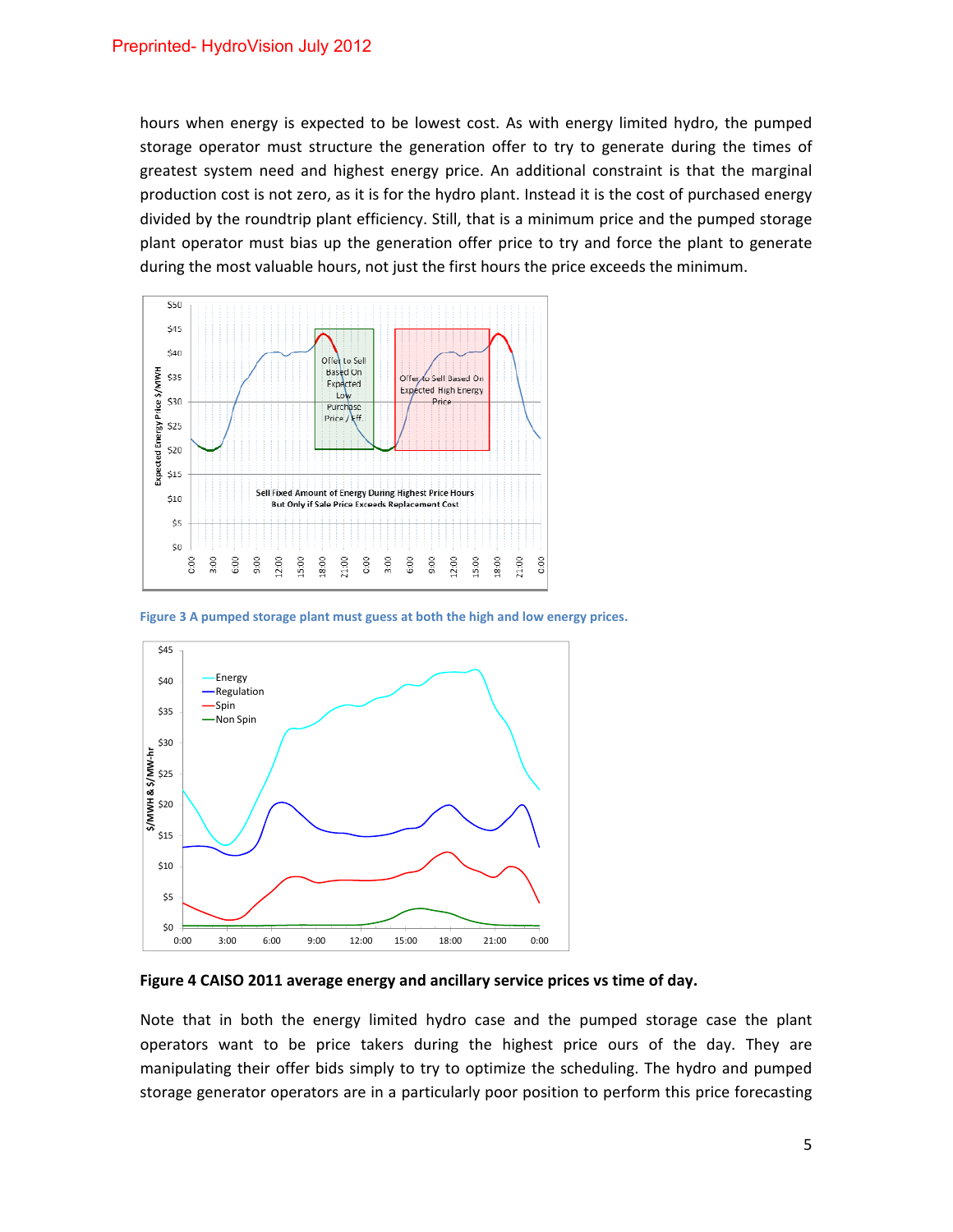function since they do not have the load, wind, or solar forecasts. They also do not know the conditions of the other generators. They especially cannot change their bids in response to rapidly changing conditions where the physical flexibility of their resources would be especially useful. This hurts the hydro and pumped storage plants as well as all other power system users.

## **Ancillary Services from Pumped Storage**

The fast and accurate control capability available from most pumped storage plants and many hydro plants make them ideal providers of ancillary services. Ancillary services are also an important revenue source for plants that have an increasingly difficult time remaining profitable through energy arbitrage alone. The relative difference between daytime and nighttime marginal energy cost was greater during the 1970s and 1980s when many of the existing pumped storage plants were designed and built than it is today. (Denholm et al 2010) Low cost coal and nuclear power were typically on the margin at night while high cost gas and oil were on the margin during the day. Gas is often on the margin both day and night now and the relative cost of gas fired generation is closer to coal due to shifts in fuel prices, increased combustion turbine efficiency, and increased emissions controls on coal plants. The net result is that pumped storage plants increasingly depend on ancillary service revenues.

We developed a basic Fortran-based optimization model to explore various operating modes and determine which, energy or ancillary services, were the most profitable to supply. The model uses a year of hourly day-ahead energy and ancillary service prices. In the examples shown here we used energy and ancillary service prices from CAISO for 2011, shown in Table 1. CAISO ancillary service prices increased in 2011 compared with 2009 and 2010 though they are still below 2008 and earlier levels. Average prices for 2011 by time of day are shown in Figure 4. Spinning and non-spinning reserve prices are typically low at night and rise during the day. Regulation prices are high around the clock with additional increases during the morning load ramp up and evening load ramp down. Energy prices show the expected daily load pattern.<sup>5</sup>

|             | 2002                                                                 | 2003 | 2004 | 2005 | 2006 | 2007 | 2008 | 2009 | 2010 | 2011 |  |  |  |  |  |
|-------------|----------------------------------------------------------------------|------|------|------|------|------|------|------|------|------|--|--|--|--|--|
|             | CAISO Annual Average and Maximum Ancillary Service Prices (\$/MW-hr) |      |      |      |      |      |      |      |      |      |  |  |  |  |  |
| Regulation  | 26.9                                                                 | 35.5 | 28.7 | 35.2 | 38.5 | 26.1 | 33.4 | 12.6 | 10.6 | 16.1 |  |  |  |  |  |
| $(up+down)$ | 111                                                                  | 164  | 166  | 188  | 399  | 421  | 618  | 500  | 124  | 120  |  |  |  |  |  |
| Spin        | 4.3                                                                  | 6.4  | 7.9  | 9.9  | 8.4  | 4.5  | 6.0  | 3.9  | 4.1  | 7.2  |  |  |  |  |  |
|             | 250                                                                  | 92   | 125  | 110  | 225  | 400  | 400  | 416  | 66   | 48   |  |  |  |  |  |
| Non-Spin    | 1.8                                                                  | 3.6  | 4.7  | 3.2  | 2.5  | 2.8  | 1.3  | 1.4  | 0.6  | 1.0  |  |  |  |  |  |
|             | 92                                                                   | 92   | 129  | 125  | 110  | 400  | 399  | 416  | 66   | 35   |  |  |  |  |  |
| Replacement | 0.90                                                                 | 2.9  | 2.5  | 1.9  | 1.5  | 2.0  | 1.4  |      |      |      |  |  |  |  |  |
|             | 80                                                                   | 55   | 90   | 36   | 70   | 175  | 244  |      |      |      |  |  |  |  |  |

#### **Table 1 CAISO ancillary services prices rose in 2011 compared with 2009 and 2010.**

 $<sup>5</sup>$  Energy prices are for the "reference bus" since the location of the hypothetical plant is not known.</sup>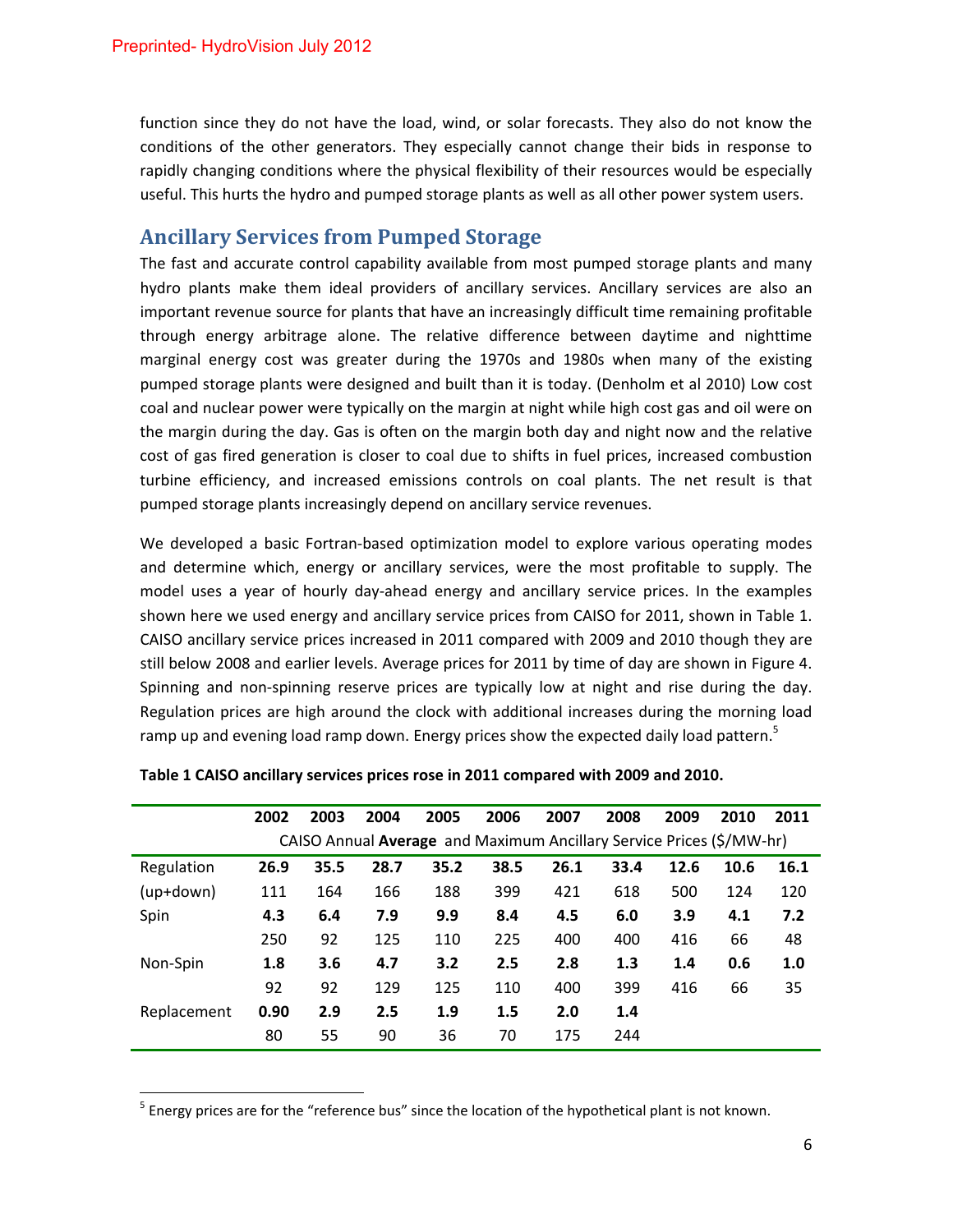The model assumes the pumped storage plant operators are able to predict the times of high and low prices and thus avoids the forecasting problems discussed earlier in this paper. Clearly forecasting is not perfect so the analysis overstates potential income. Daily load patterns are sufficiently consistent, however, that the analysis results should still be conceptually indicative. The model also assumes that the plant is small enough that it does not itself influence market prices for either energy or the ancillary services. Large pumped storage plants are often located in remote areas with congested transmission so this assumption also may result in overestimating potential plant revenues.

Pumped storage can respond to hourly energy prices, buying energy and pumping when prices are low and generating power and selling energy when prices are high. Potential energy arbitrage income can be calculated based on knowledge of the plant pumping and generating capacities, efficiency, and storage volume. Sufficiently flexible pumped storage plants can also sell ancillary services to the power system. For example, if the plant can start generating and ramp to full load within ten minutes it can sell non-spinning reserve even when it is not currently operating. If the plant is generating below rated capacity it can sell the excess capacity as spinning reserve (max capacity  $-$  current generation level). If the plant is sufficiently maneuverable and generating at less than full output but above minimum generation it can sell regulation, the most valuable ancillary service. Increasing the plant flexibility increases the plant's ability to sell ancillary services and increases the potential income. Most pumped storage plants can start quickly so selling non‐spinning reserve is possible. Most pumped storage plants can also be controlled rapidly and accurately so selling regulation is also possible when generating.

Optimizing the provision of energy and ancillary services is not something any generator operator has to do herself. In Regions with organized ancillary service and energy markets the independent system operator co‐optimizes energy and ancillary service provision during each market interval (hour) to simultaneously minimize total power system costs and maximize individual generator profits. The generator simply states the plant capabilities, limitations, and costs. Our model does the same optimization. The pumped storage plant operator still has to determine which hours the plant is available for pumping and generating. Our model assumes that can be done optimally (perfect foreknowledge) to calculate the optimal energy and ancillary services split each hour and to calculate an upper bound on the profits obtained from each.

To examine the benefits of providing ancillary services from a pumped storage plant we modeled a plant with 16 hours of storage, 51% minimum generation, and 75% roundtrip energy efficiency. This lets a 100 MW plant<sup>6</sup> operate in one of several modes each hour, and switch between modes as ancillary service and energy prices change. The plant can sell 100 MW energy while generating, sell 51 MW of energy and 49 MW of spinning reserve, sell 76 MW of energy and 12 MW of + and – regulation, or a combination of the above. Non spinning reserve can be

 $6$  The actual plant size is not relevant to the model since the plant is a price taker and prices are inelastic.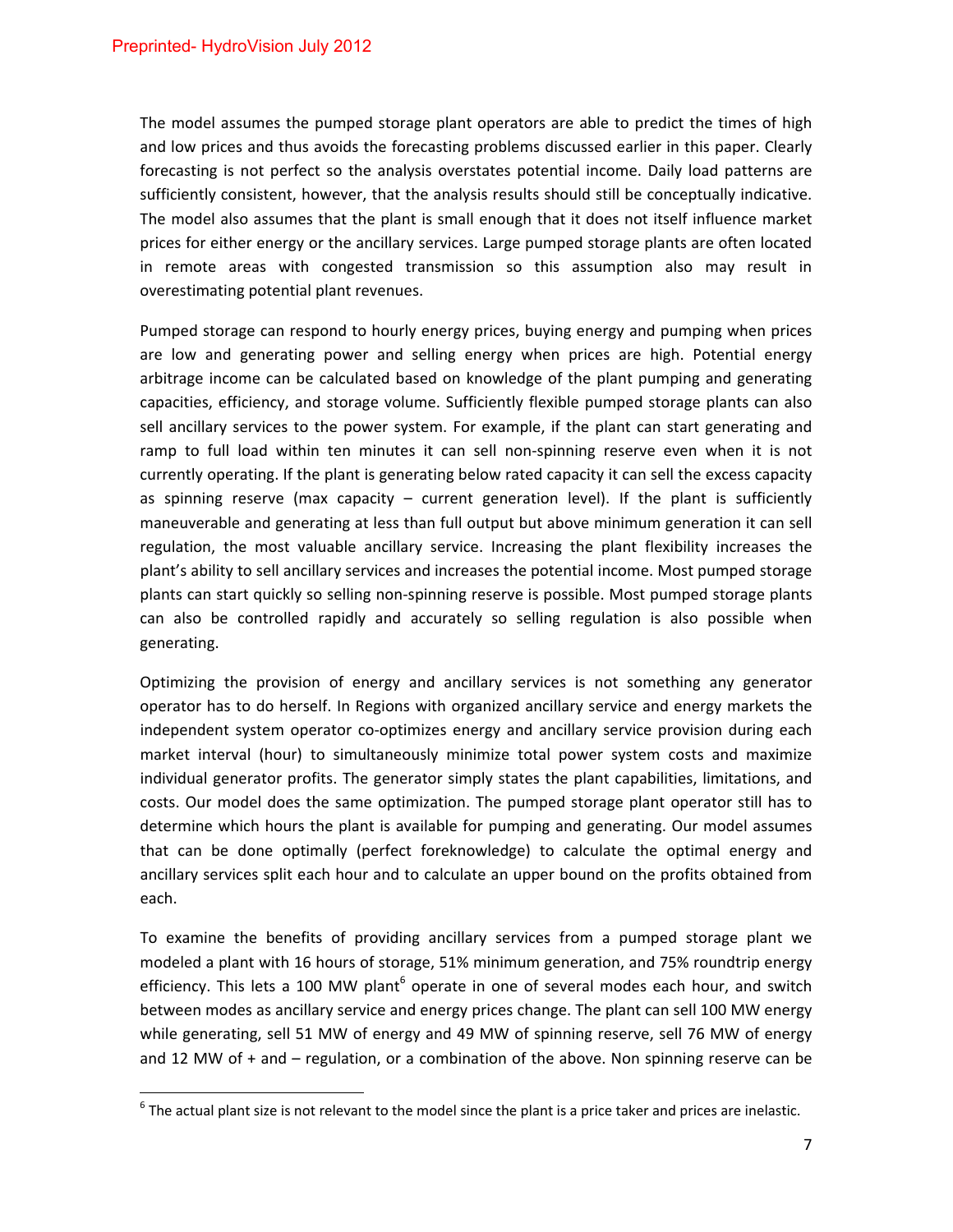sold when the plant is not generating or pumping. Sale of ancillary services during pumping was not modeled since most current pumped storage plants have limited flexibility to control the pumping load. A plant with pumping flexibility such as new plant with an adjustable speed pump drive would have additional opportunities for ancillary service income by selling regulation at night. The model optimized plant energy purchases and sales to maximize profits. It selects the best combination of energy and ancillary service provision for each hour. Figure 5 shows one week of operations. The lowest dark blue curve shows how the plant would operate if it only provided energy. The upper four curves show the plant's operation while providing ancillary services as well as energy with pumping and generating energy in lighter blue, regulation in red, spinning reserve in green and non-spinning reserve in purple. At times it makes sense to loose money on an energy transaction in order to allow the sale of regulation or spinning reserve. Though regulation typically has a higher price than spinning reserve it is more profitable to sell spinning reserve than regulation at times because of the lower energy generation requirement (51 MW while providing spinning reserve vs 76 MW while providing regulation) and the larger amount of spinning reserve (49 MW) that can be provided as compared with the up and down regulation that can be provided  $(\pm 12 \text{ MW})$ .



**Figure 5 Pumped storage operational pattern changes when supplying ancillary services.**

Table 2 shows that plant profits increased by 33% from \$4.6 million per year to \$6.2 million per year when ancillary services are provided. Profits from energy arbitrage drop from \$4.6 million to \$3.7 million per year but ancillary services add \$2.8 million in profits. Ancillary services account for 40% of the plant profits. Spinning reserve accounts for over half the ancillary service profits with regulation contributing one third. Non‐spinning reserve contributed over 10% to ancillary service profits.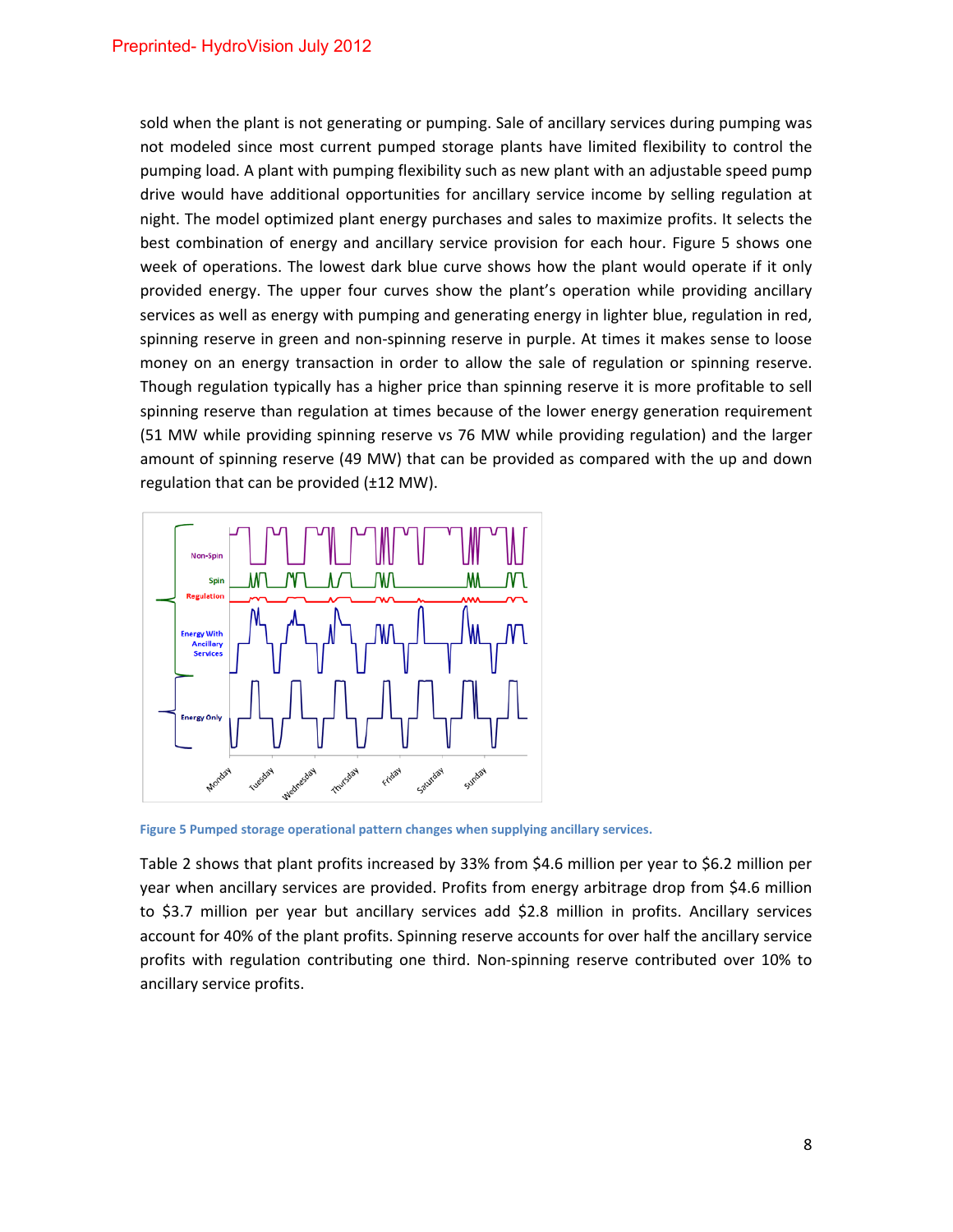|                                                  | Profits SM |  |             |     |            |     |           |     |                 |           |            |    |     | Gen MW     |         | <b>Ancillary Services</b> |          |  |
|--------------------------------------------------|------------|--|-------------|-----|------------|-----|-----------|-----|-----------------|-----------|------------|----|-----|------------|---------|---------------------------|----------|--|
|                                                  | Total      |  | Energy      |     | Total A.S. |     | Reg       |     | Spin            |           | <b>Non</b> |    | Max | <b>Min</b> | Reg     |                           | Spin Non |  |
| <b>Optimized Energy Schedule</b>                 |            |  |             |     |            |     |           |     |                 |           |            |    |     |            |         |                           |          |  |
| Energy Only \$4.6                                |            |  | <b>S4.6</b> |     | \$0.0      |     |           |     |                 |           |            |    | 100 | 51         | 0       | 0                         |          |  |
| Energy & Ancillary Services \$6.2   133%   \$3.7 |            |  |             | 60% | \$2.5      | 40% | \$0.9     | 14% | \$1.3           | 22%       | SO.3       | 4% | 100 | 51         | $+/-12$ | 49                        | 100      |  |
| Very Flexible \$7.5 162% \$2.3                   |            |  |             |     | 30% \$5.2  |     | 70% \$2.4 |     | 32% \$2.8       | 37% \$0.1 |            | 2% | 100 | 2          | $+/-49$ | 98                        | 100      |  |
| <b>Fixed Schedule</b>                            |            |  |             |     |            |     |           |     |                 |           |            |    |     |            |         |                           |          |  |
| Energy Only $$2.6$ 56% \$2.6                     |            |  |             |     | \$0.0      |     |           |     |                 |           |            |    | 100 | 51         | 0       | 0                         |          |  |
| Energy & Ancillary Services \$3.8 148% \$2.1     |            |  |             |     | 55% \$1.7  | 45% | \$0.4\$   | 10% | $\mathsf{S}1.1$ | 29%       | \$0.2      | 6% | 100 | 51         | $+/-12$ | 49                        | 100      |  |

#### **Table 2 Pumped storage plant profits increase significantly when the plant provides ancillary services**

Dramatically increasing the pumped storage plant's flexibility and ability to provide ancillary services would further increase profits. A plant with an unrealistic 2% minimum load and the flexibility to provide regulation and spinning reserve over the full operating range would increase total profits to \$7.5 million per year (shown as the "Very Flexible" plant in Table 2. Ancillary services would account for 70% of the profits with spinning reserve and regulation accounting for nearly equal shares (37% and 32% respectively).

Maximizing pumped storage profits as well as the usefulness to the power system depends on optimizing the split between ancillary services and energy each hour (which the independent system operator does) and optimizing the pumping and generation schedule over multiple hours (which the independent system operator will not do).

With no better knowledge than the typical daily energy price shape a pumped storage plant operator might schedule the plant to pump and generate as shown in Figure 6. Energy would be purchased during the hours of expected low prices (23:00 to 6:00) and sold during hours of expected high prices (14:00 to 20:00). Energy sales would only be made if the sale price exceeded the previous night's purchase price divided by the plant efficiency. The plant can do a little better than following an absolutely fixed schedule. Additional energy could be purchased the following night if sales were particularly good the previous day. Still, profits from energy sales would have been \$2.6 million or 56% of the \$4.6 million that might be obtained with a fully optimized energy‐only schedule which the system operator might facilitate through additional knowledge and a much better forecast (Table 2).

Even with a relatively fixed pumping and generating schedule the example pumped storage plant significantly increases profits by supplying ancillary services. Total profits increase by 48% from \$2.6 million to \$3.8 million. Energy arbitrage accounts for 55% of the profits and ancillary services account for 45%.Spinning reserve is again the most important ancillary service in this example, followed by regulation.

The split between energy and ancillary service profits could change based upon the actual plant location and the resulting difference in locational marginal prices. Changes in the generation mix and the addition of more non-dispatchable generation such as wind may also change the economics. Energy profits could also decline if the plant were large enough to influence the energy price as it bought and sold energy.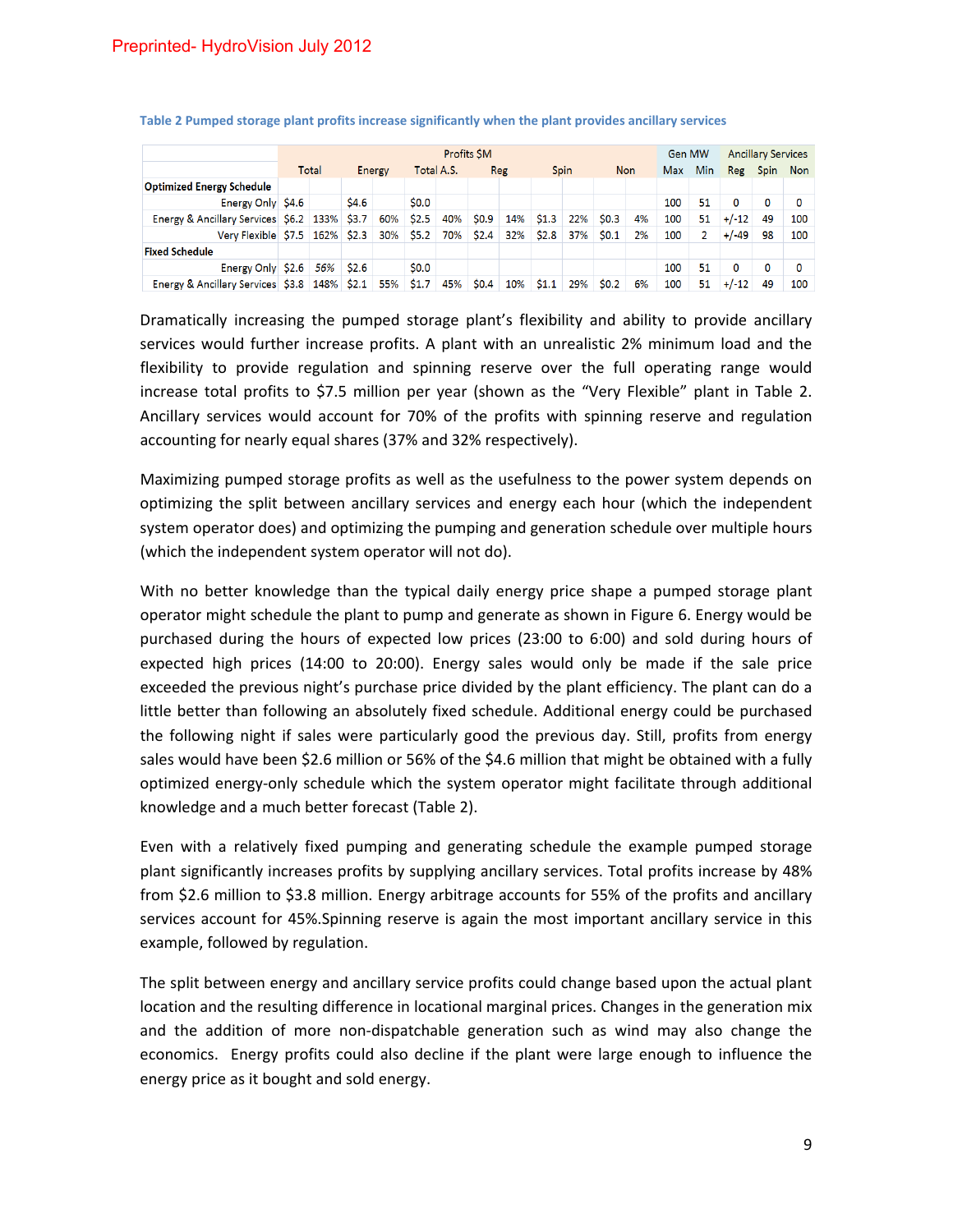

Figure 6 Without an ability to accurately forecast energy prices a pumped storage plant operator might schedule **energy based on annual average hourly prices.**

# **Conclusions: ISO/RTO Scheduling of Pumped Storage**

The ancillary services available from pumped storage will likely increase in importance in the future. New plants with advanced technology will likely have increased flexibility and an increased ability to provide ancillary services. For example, variable speed pumps could supply regulation, significantly increasing a plant's ancillary service income. Lower minimum generation levels will allow increased provision of regulation and spinning reserve even during hours when energy arbitrage is not attractive. Increased penetration of variable renewables will increase the need for ancillary services and also likely result in increased ancillary service prices. Increased penetration of variable renewables may result in the need for a new following ancillary service, providing another opportunity for pumped storage. It is also possible that ancillary service prices will continue to trend towards pre 2009 prices as the national economy recovers. All of this points to both an increase in absolute income from ancillary services and an increase in the percentage of income from ancillary services relative to income from energy arbitrage.

Independent system operators do not currently schedule pumping or generating energy for pumped storage plants or for any generators. While this has little impact on conventional generators it has a significant impact on pumped storage plants. Our simplified model shows that optimal scheduling of pumped storage plants can significantly increase plant profitability and usefulness to the power system. Allowing the system operator to schedule pumped storage plants over multiple days would not be conceptually different from the current practice of co‐ optimizing energy and ancillary services from generators. Current practice is to co‐optimize energy and ancillary services during each scheduling interval (hour). Rather than asking each generator to determine how much of each service they should provide each hour the generator tells the system operator what the generators capabilities, limitations, and costs are. The system operator then utilizes her superior knowledge of the capabilities of all of the generators and of